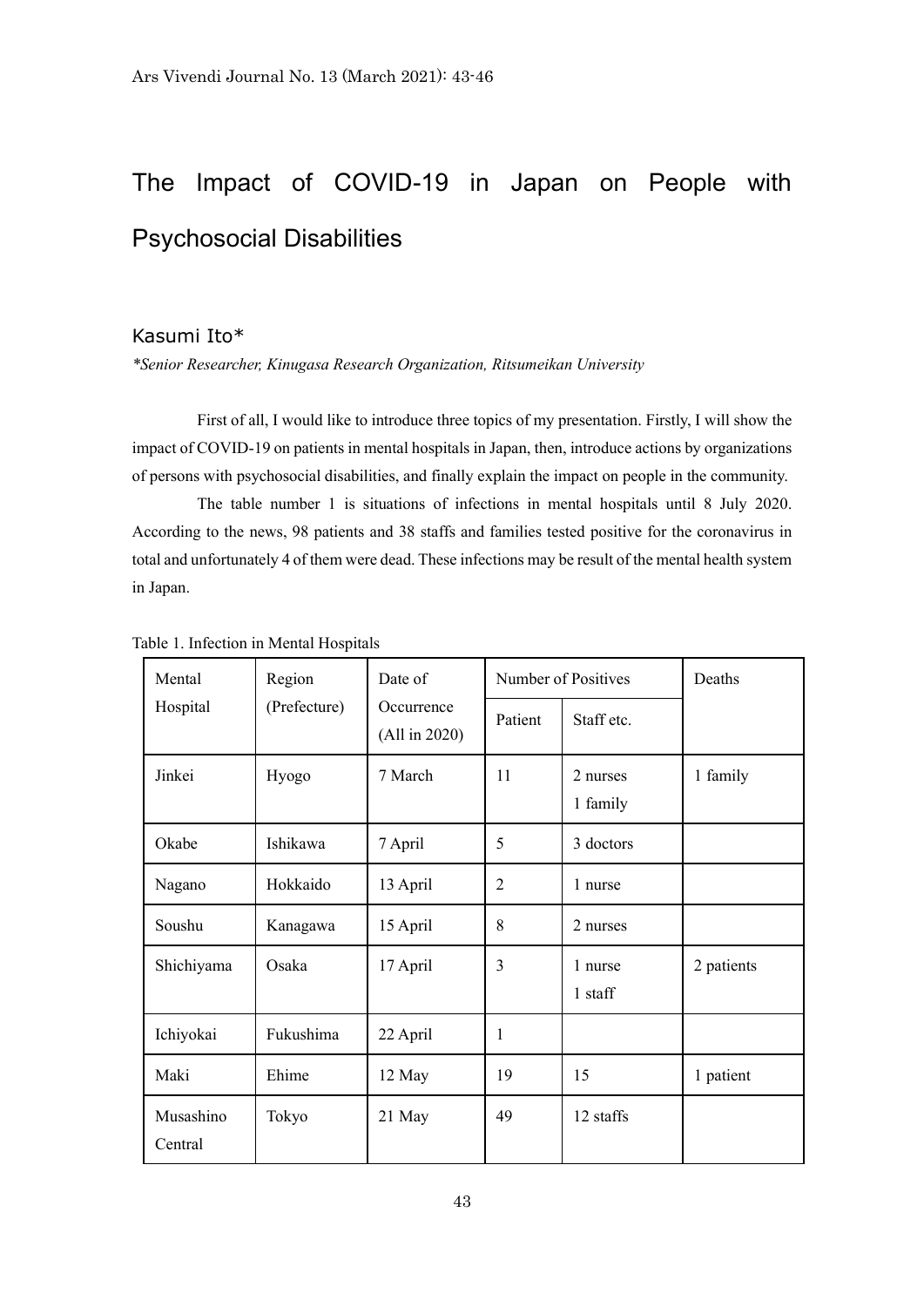|  | $\alpha$<br>70 | $\sim$<br>υc |  |
|--|----------------|--------------|--|
|--|----------------|--------------|--|

(Ariga 2020: 2)

So, I would explain the structure of psychiatric wards. The structure of psychiatric wards prevents the separation of clean and unclean zones. Segregation rooms are used for patients who are infected or are suspected to be infected in mental hospitals. However, the virus can easily invade other areas of the ward. For example, Musashino Central Hospital battled nosocomial infections, infections within the hospital, in June 2020 after the emergency declaration was cancelled. The question now arises: Why were COVID-19 patients not transferred to other hospitals for treatment sooner?

The answer is related to the bed classification system. Japanese medical beds are classified into five categories as follows: beds for tuberculosis, beds for infectious diseases, beds for psychiatric care, beds for general care, and beds for long term care in the Medical Service Law. The categories have different standards for the number of medical staff, medical facilities, and so on. Therefore, patients cannot change beds freely across categories.

Next, I will explain psychiatric hospitalization system in Japan. Psychiatric care has three forms of admission as follows: Voluntary Hospitalization, Hospitalization for Medical Care and Protection, and Compulsory Hospitalization. Compulsory Hospitalization is an administrative measure taken by the prefectural governor. Compulsory Hospitalization patients can be admitted only to public or certificated private mental hospitals.

I would like to introduce one example of nosocomial infections related to the Compulsory Hospitalization. A female patient admitted under the Compulsory Hospitalization in Soushu mental hospital in Kanagawa prefecture tested positive for the coronavirus. However, it took six days to find a hospital to transfer her for treatment. Subsequently, eight psychiatric patients and two nurses at this mental hospital tested positive for the coronavirus.

The Ministry of Health, Labor and Welfare released a notification on 3 April 2020 that a patient with mental illness who has the coronavirus may be suitable for treatment in a psychiatric institution. This notification indicates that other medical departments should transfer psychiatric patients to mental hospitals (Ministry of Health, Labor and Welfare 2020). Some mental hospitals, however, say that it is too difficult to treat the coronavirus patients.

To solve the problem of difficulty of transference, Priority Medical Institutions have been introduced for both COVID-19 and mental illness in Tokyo, Kanagawa, and Ehime prefectures. So far I talked about situations in mental hospitals and reactions of administrative bodies.

Then, I would like to focus on demand of groups of persons with psychosocial disabilities. The Japan National Group of Mentally Disabled People is a national organization of persons with psychosocial disabilities in Japan. They called on the Ministry of Health, Labor and Welfare, to introduce consulting service counters to prevent involuntary admissions to mental hospitals, and to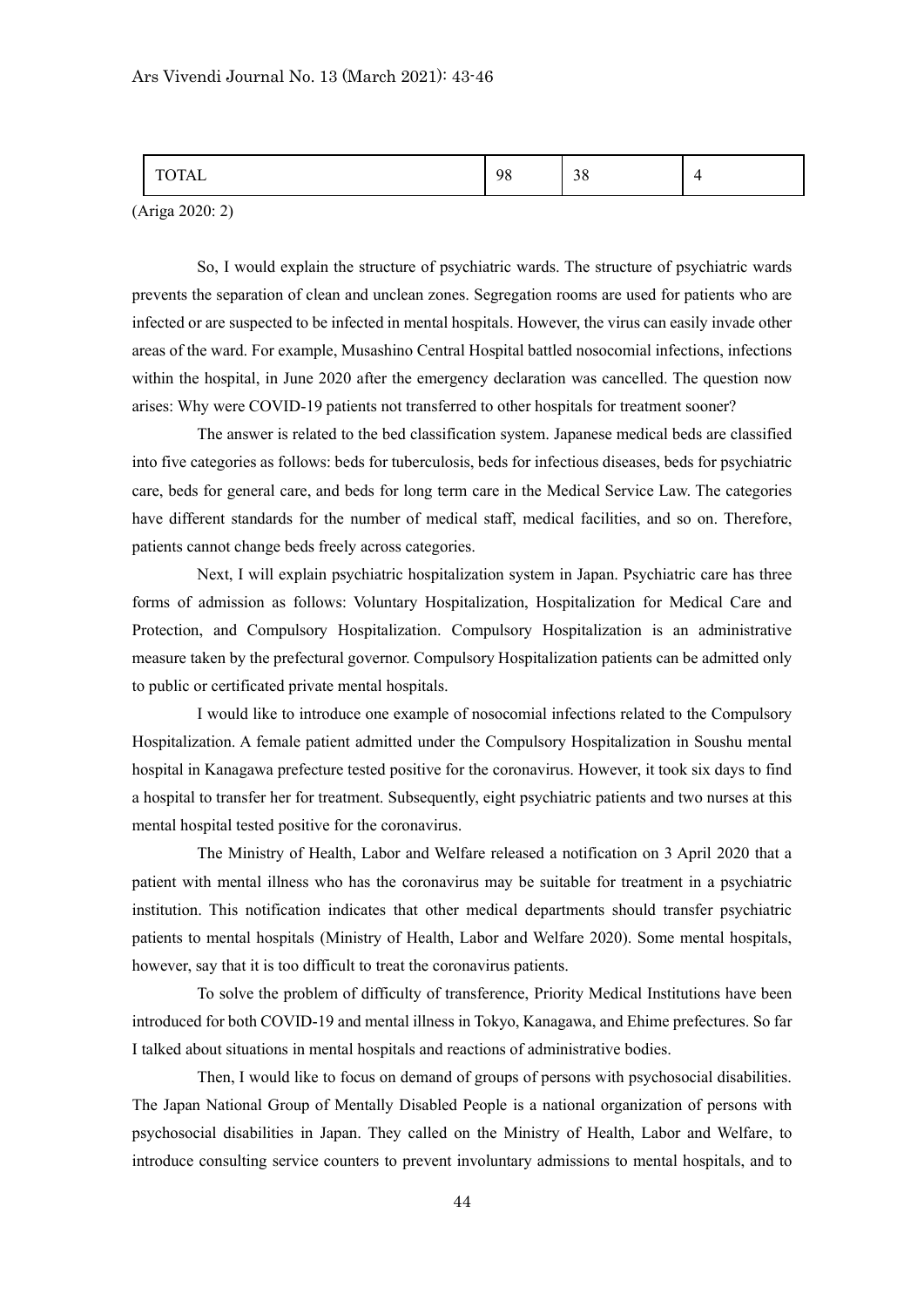introduce consulting service counters to help inpatients evacuate from mental hospitals (Japan National Group of Mentally Disabled People 2020).

International organizations of users and survivors of psychiatry and persons with psychosocial disabilities jointly call on national and local governments for several actions. One of them is to "drastically reduce the number of people in psychiatric units and institutions, and institute a moratorium on involuntary admissions, and ensure that no one is compelled to remain in such settings against their will, where they are at greater risk of infection, more severe illness, and death" (Pan African Network of Persons with Psychosocial Disabilities et al. 2020).

Lastly, I would like to talk about some measures to prevent infections and their impact on people in the community. "Social distancing" and "staying home" are considered to be effective ways to prevent infections. However, self-help group meetings are very important for persons with psychosocial disabilities and addiction. Preventing persons with psychosocial disabilities from such meetings tends to worsen their condition and increases the possibility of admission to mental hospitals.

For example, Alcoholics Anonymous meetings, which are self-help groups for alcoholic addiction, help individuals to prevent them from drinking. Meetings were usually held in public spaces, such as community centers, but it became difficult to rent public spaces because of COVID-19. Although it is possible to rent a pay space, charging participation fee in the meeting does not necessarily match the features of Alcoholics Anonymous, such as anonymity and freedom from hierarchy.

In addition, there have been quite a lot of violations of human rights in mental hospitals, and very sadly, many inpatients died because of the violations. It has been difficult for outsiders to enter mental hospitals and expose such awful situations. Patients visits are significant opportunities to reveal human rights violations in mental hospitals. However, most mental hospitals have stopped visitations in order to prevent COVID-19. So, currently, it has become difficult again to disclose situations of mental hospitals.

## [References]

- Ariga Jokei, 2020, "The Infection is Spreading and the Human Rights Are Exposed to Critical Situations in Mental Hospitals," from a handout of meeting about the act on forensic psychiatry on Zoom, 11 July 2020.
- Japan National Group of Mentally Disabled People, 2020, "Demanding Paper on Prevention from COVID-19 in Mental Hospitals," (https://jngmdp.net/2020/06/12/20200612/)
- Ministry of Health, Labor and Welfare, 2020, "Treatment for COVID-19 in Mental Hospitals," (https://www.mhlw.go.jp/content/000618677.pdf)
- Pan African Network of Persons with Psychosocial Disabilities, Redesfera Latinomericana de la Diversidad Psicosocial, Transforming Communities for Inclusion – Asia Pacific, the European